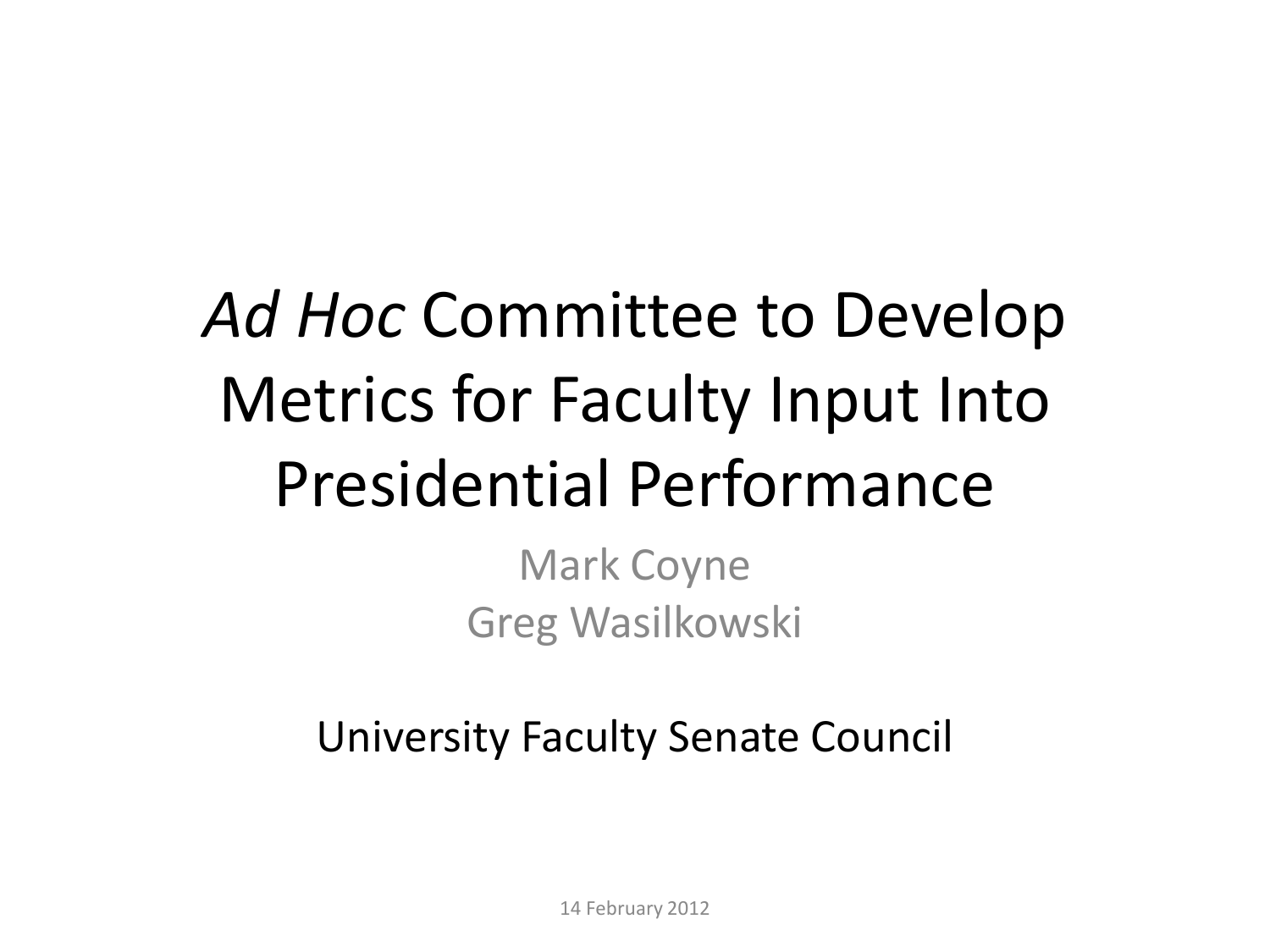## Committee Charge

To Develop Metrics by Which Faculty Evaluation of University Presidents Can Be Better Integrated Into Overall Annual Review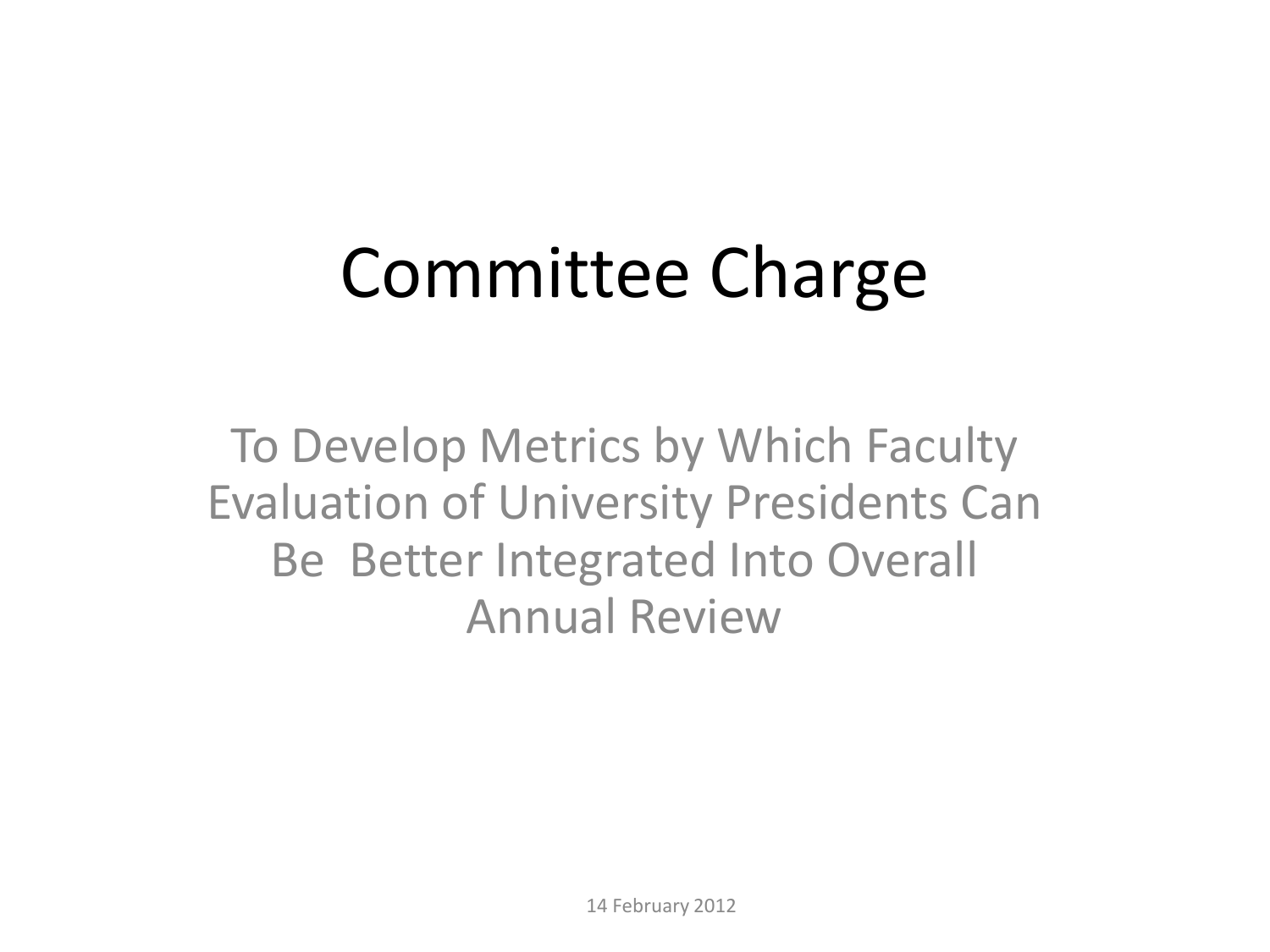## Rationale

- Previous faculty evaluation of presidential performance used metrics devised by the Board of Trustees
- Faculty do not feel that these metrics appropriately evaluate performance
- Faculty are concerned that their input carries little weight with respect to presidential evaluation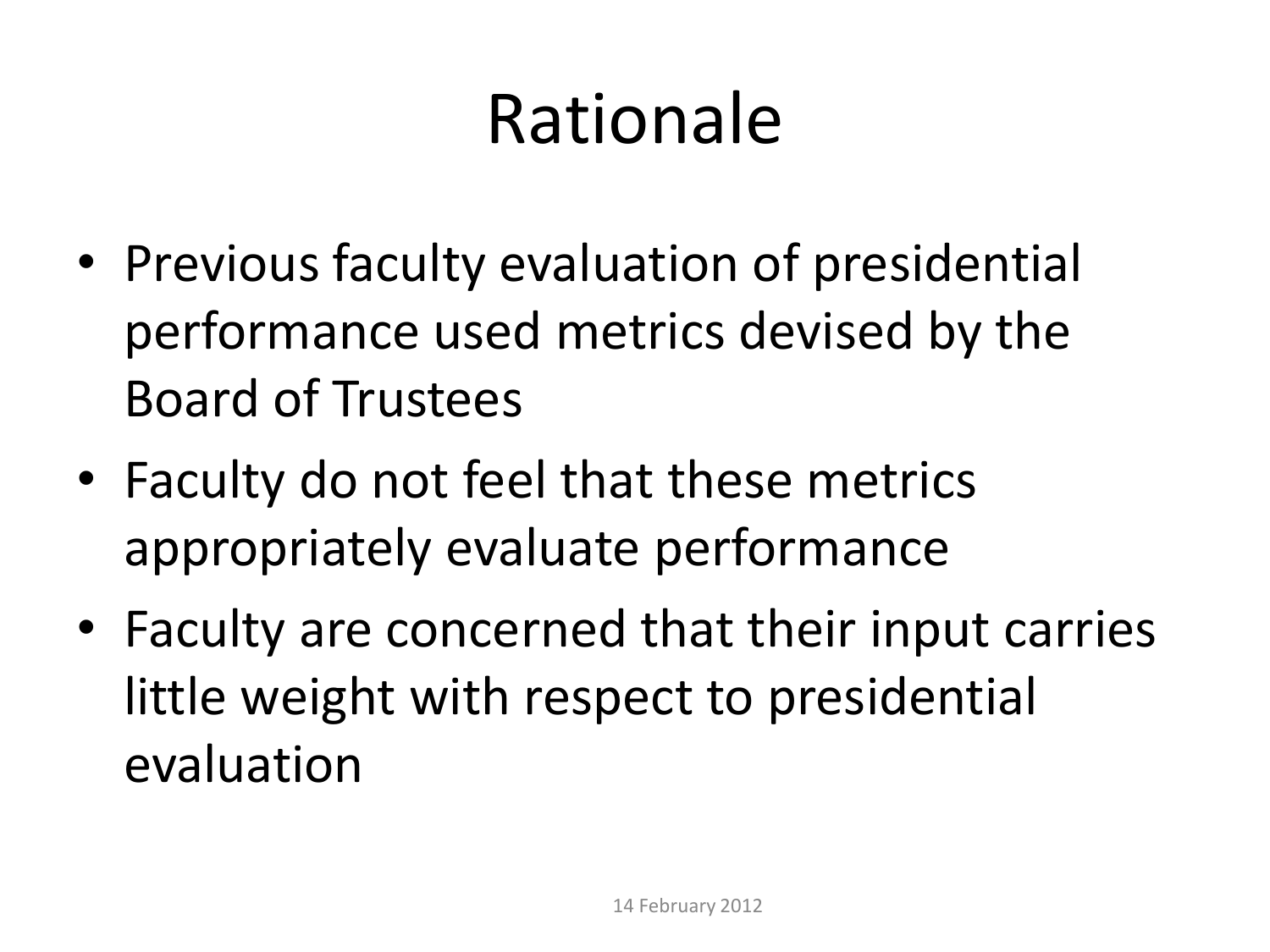### Method

The committee proposes a template of questions to be provided to the faculty that will elicit substantial commentary.

The final survey is intended to have approximately 10 questions for use in evaluation.

The commentary can be used by the President and by the Board of Trustees for the purpose of **formative** evaluation.

The survey can also be compared to evaluations conducted by the Board of Trustees to determine if there is considerable variance between evaluation of performance.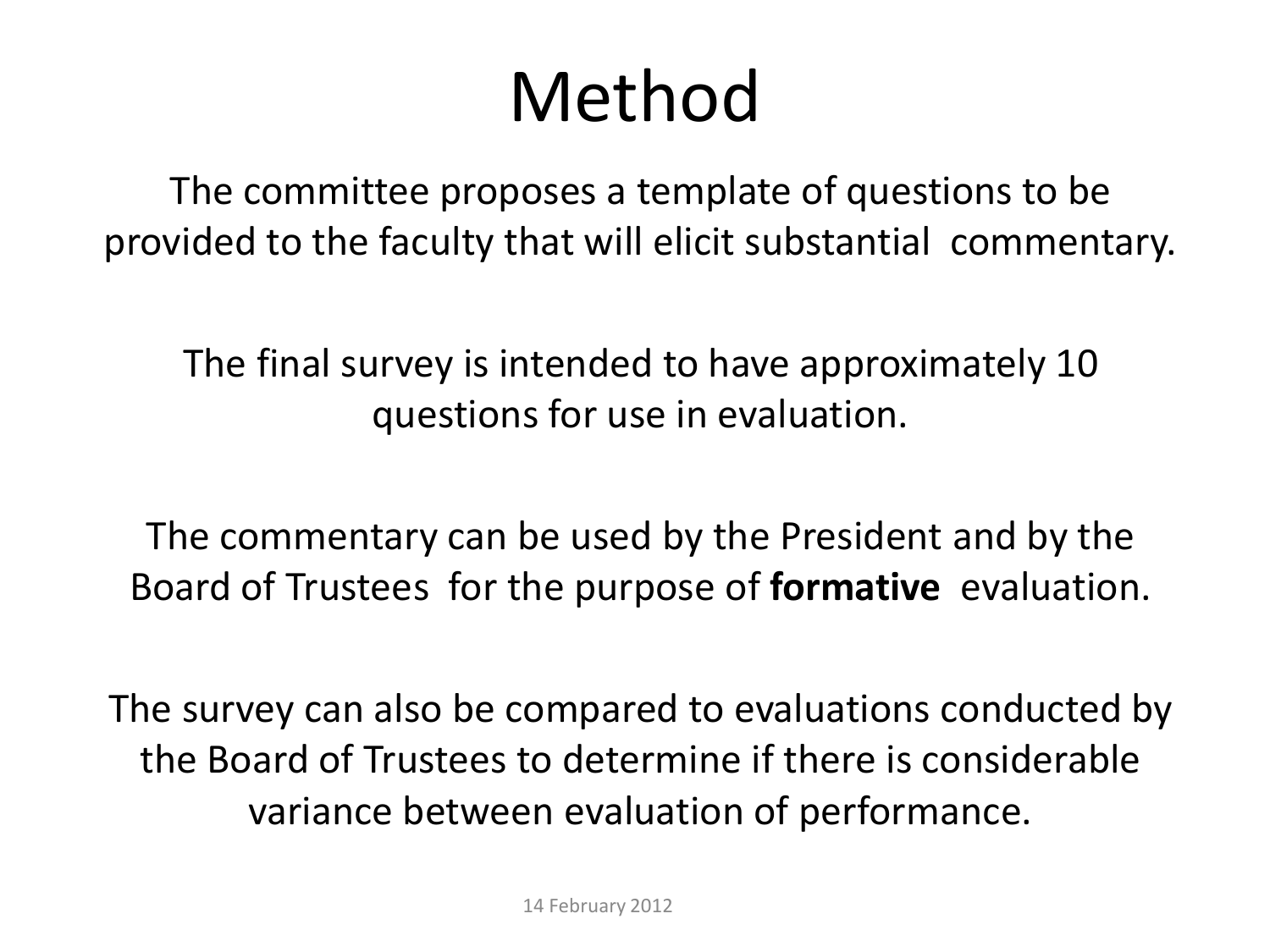## Proposed Questions

### • Strategic Leadership

Has the President led the faculty to embrace the purposes and realize the goals of the University?

Has the President clearly articulated a vision for the University that has widespread agreement among its constituencies?

### • **Educational Leadership**

Has the President ensured that the University's programs are well-planned, executed, and assessed?

#### • Organizational Management

Has the President effectively managed the human, financial, and physical resources (i.e. infrastructure) of the university?

Has the President maintained a campus environment that is diverse, inclusive, and reconciles competing interests?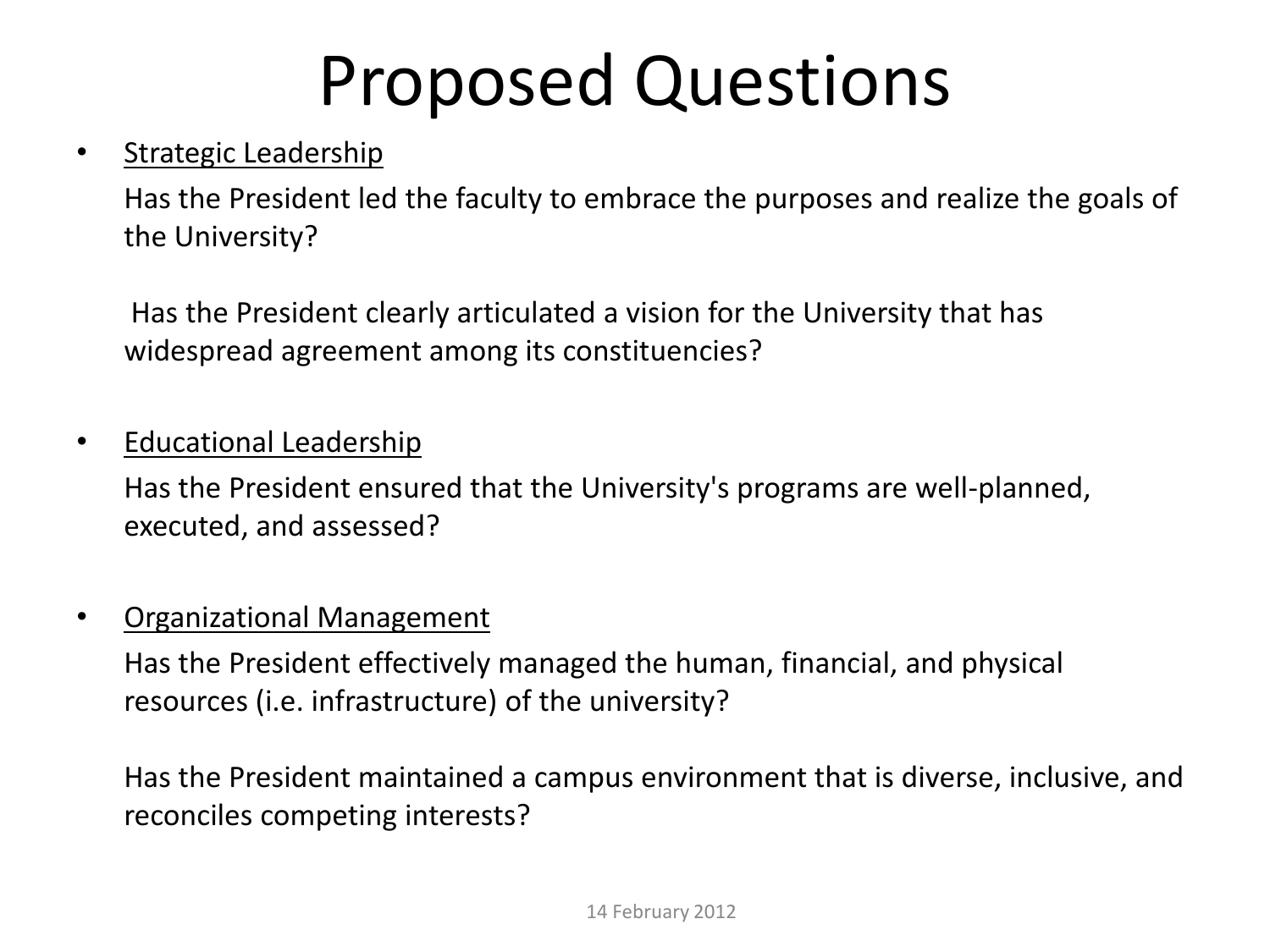## Proposed Questions

• Financial Management

Has the President been effective in securing funding consistent with the University's mission, needs, and aspirations?

• Internal Relations

Has the President involved the faculty in decision making processes and their implementation, and maintained transparency in making important decisions, particularly with respect to financial accountability?

• External Relations Has the President maintained productive relationships with external constituencies?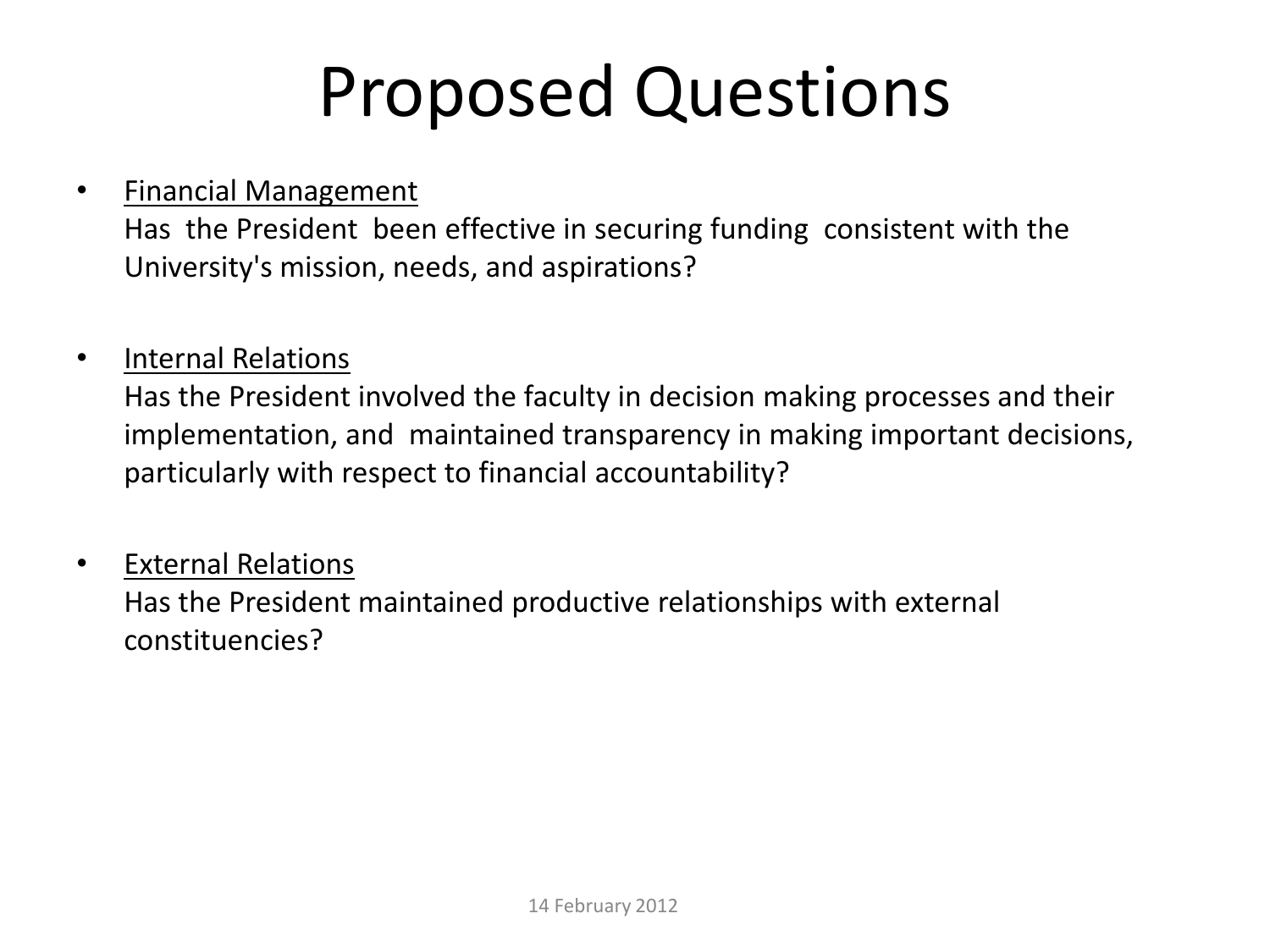### Proposed Questions

- The Kentucky Promise Has the President succeeded in restructuring administration to be more efficient and cost effective?
- Summary Questions

What is the President's most significant achievement?

In what area has the President been least effective?

What are the next important goals on which the President should focus in the near future?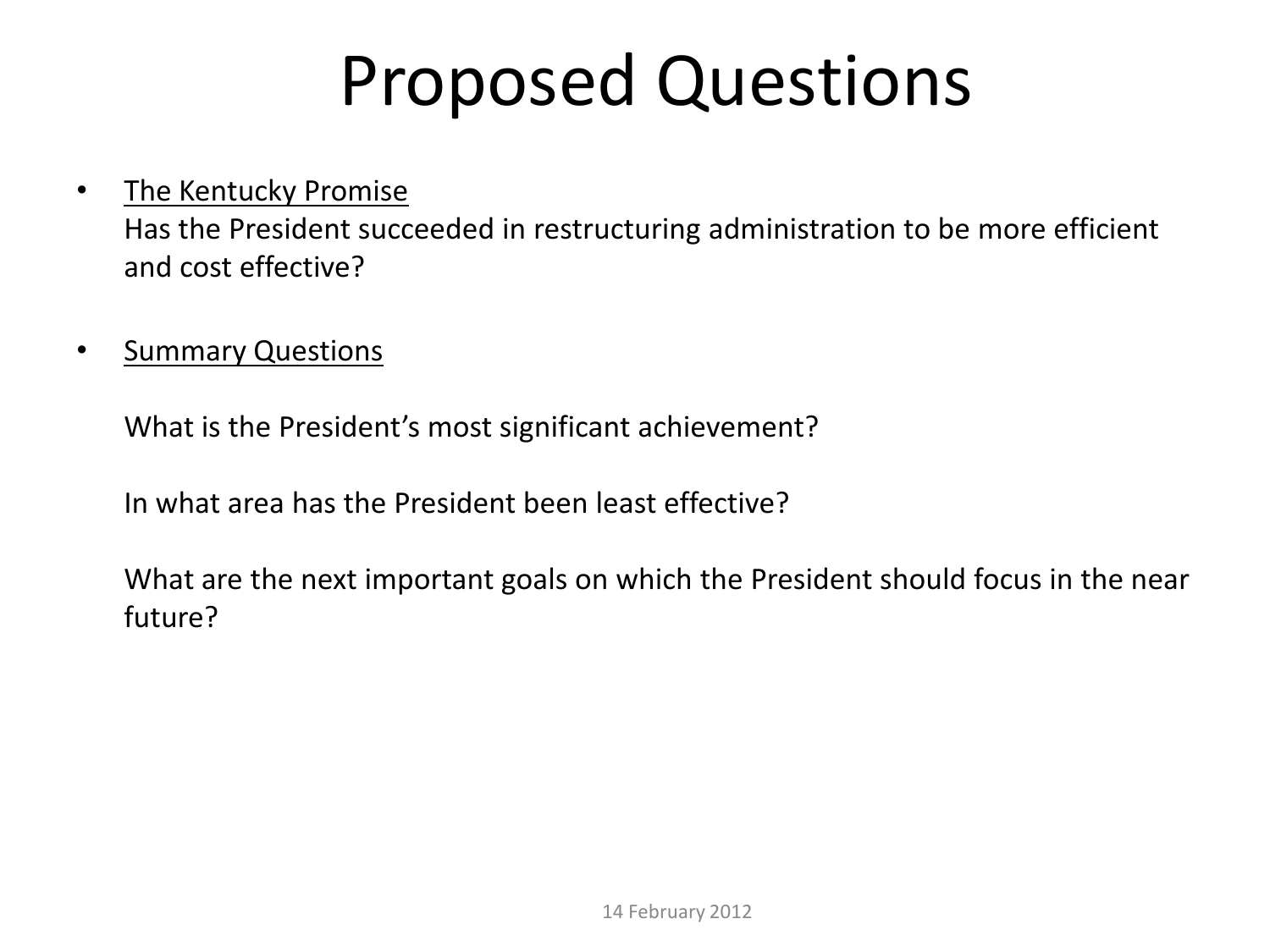# Survey Format

- Questions will pose an overall rating
	- 3. Good/Exceeds Expectations
	- 2. Satisfactory/ Meeting Expectations
	- 1. Unsatisfactory/Needs Improvement
- Each question will have space in which individual faculty can provide additional commentary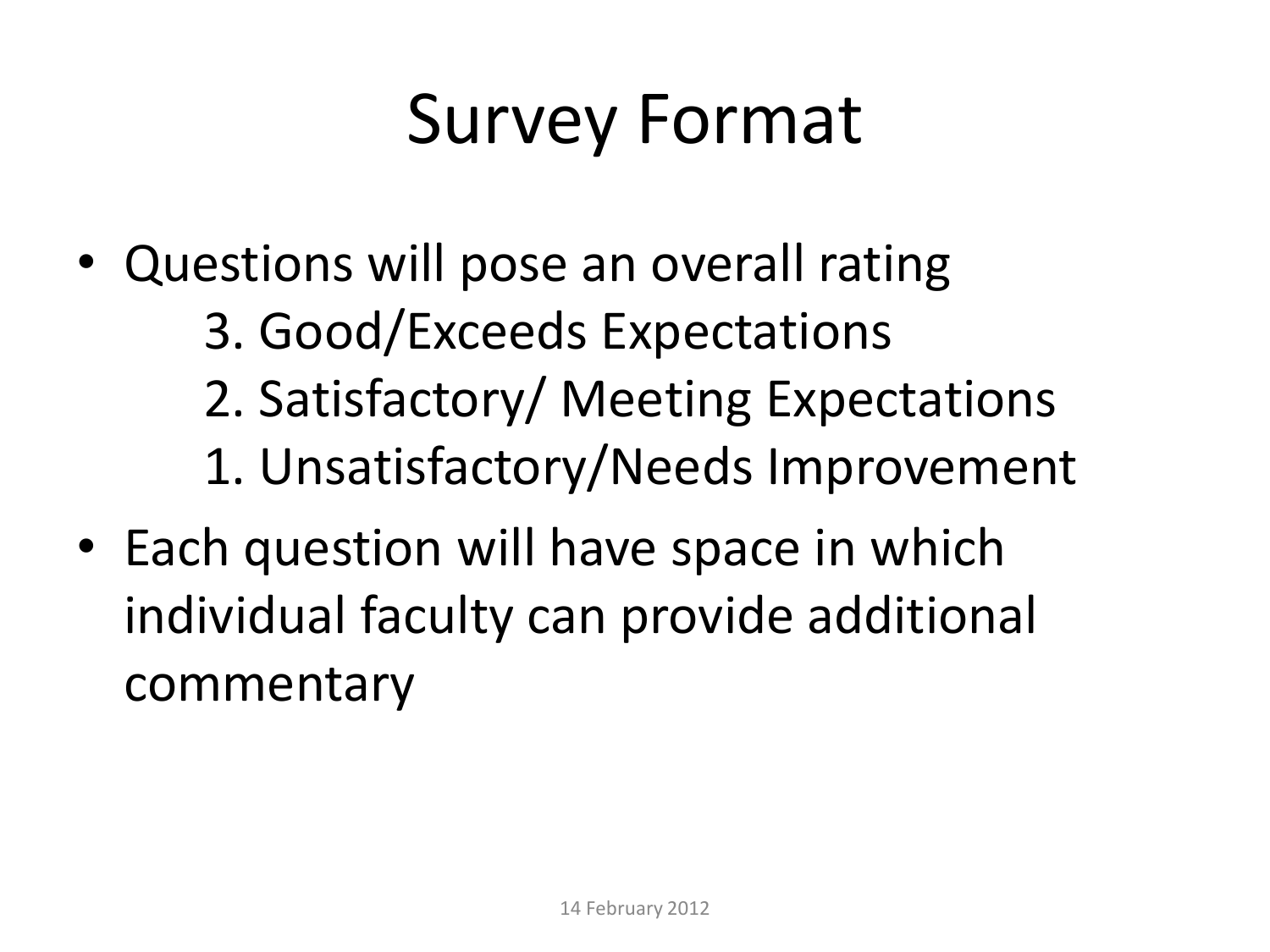The Formats That Follow Suggest How Questions Might be Organized for Responses That Solicit a General Rating and Constructive Commentary. They are Not Intended to Reflect the Final Design of the Survey.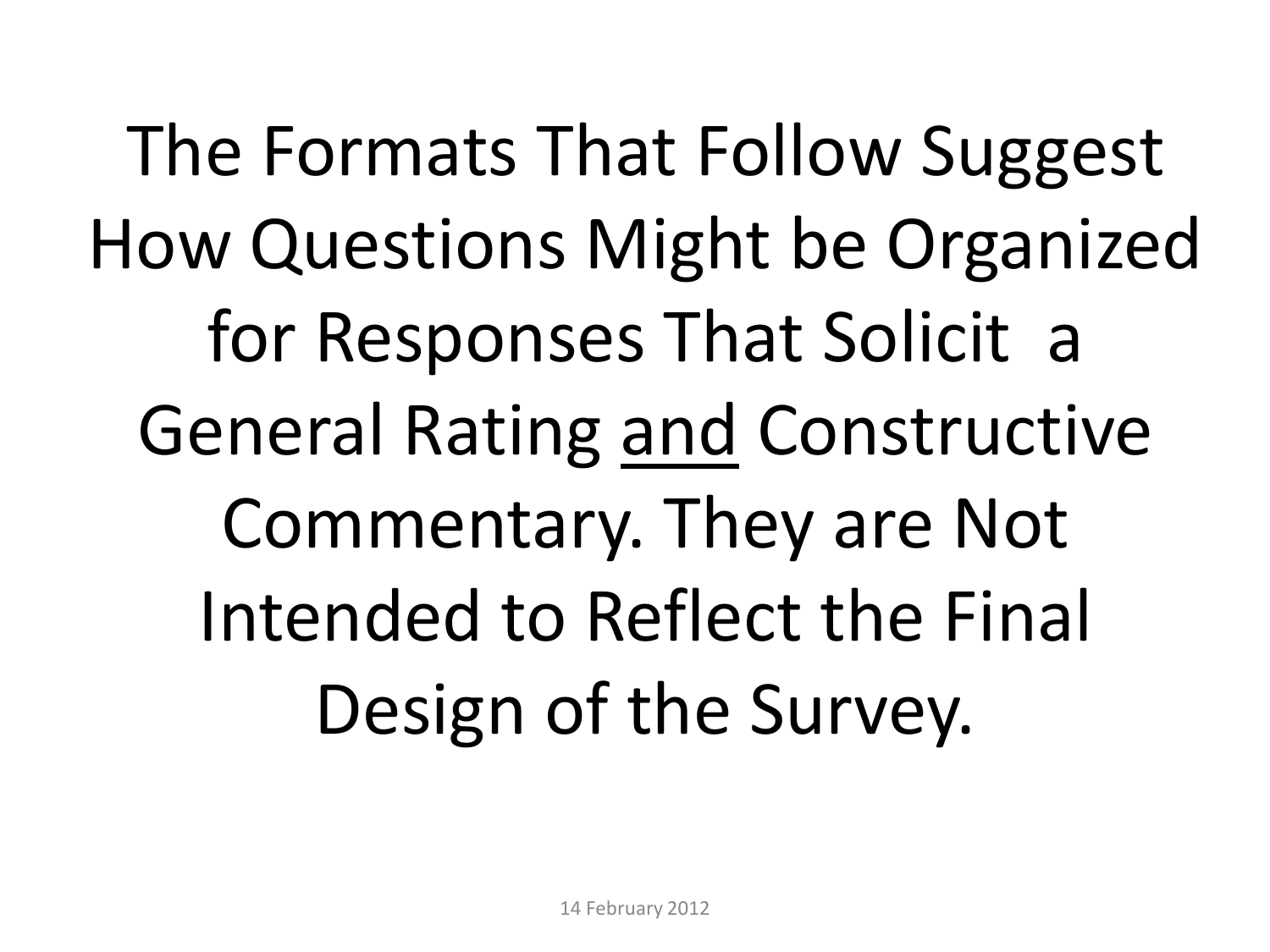| <b>Questions and Comments</b>                                                                                                                 | Rating $(1-3)$ |
|-----------------------------------------------------------------------------------------------------------------------------------------------|----------------|
| Instructions.                                                                                                                                 |                |
| Enter Comments in Each Section. Specific examples<br>will be extremely helpful                                                                |                |
| It is optional to enter a performance rating. There will<br>be no calculation of averages, but the scale may<br>help to clarify your opinion. |                |
| Scale:<br>3=exceeds expectations<br>2=meets expectations<br>1=below expectations                                                              |                |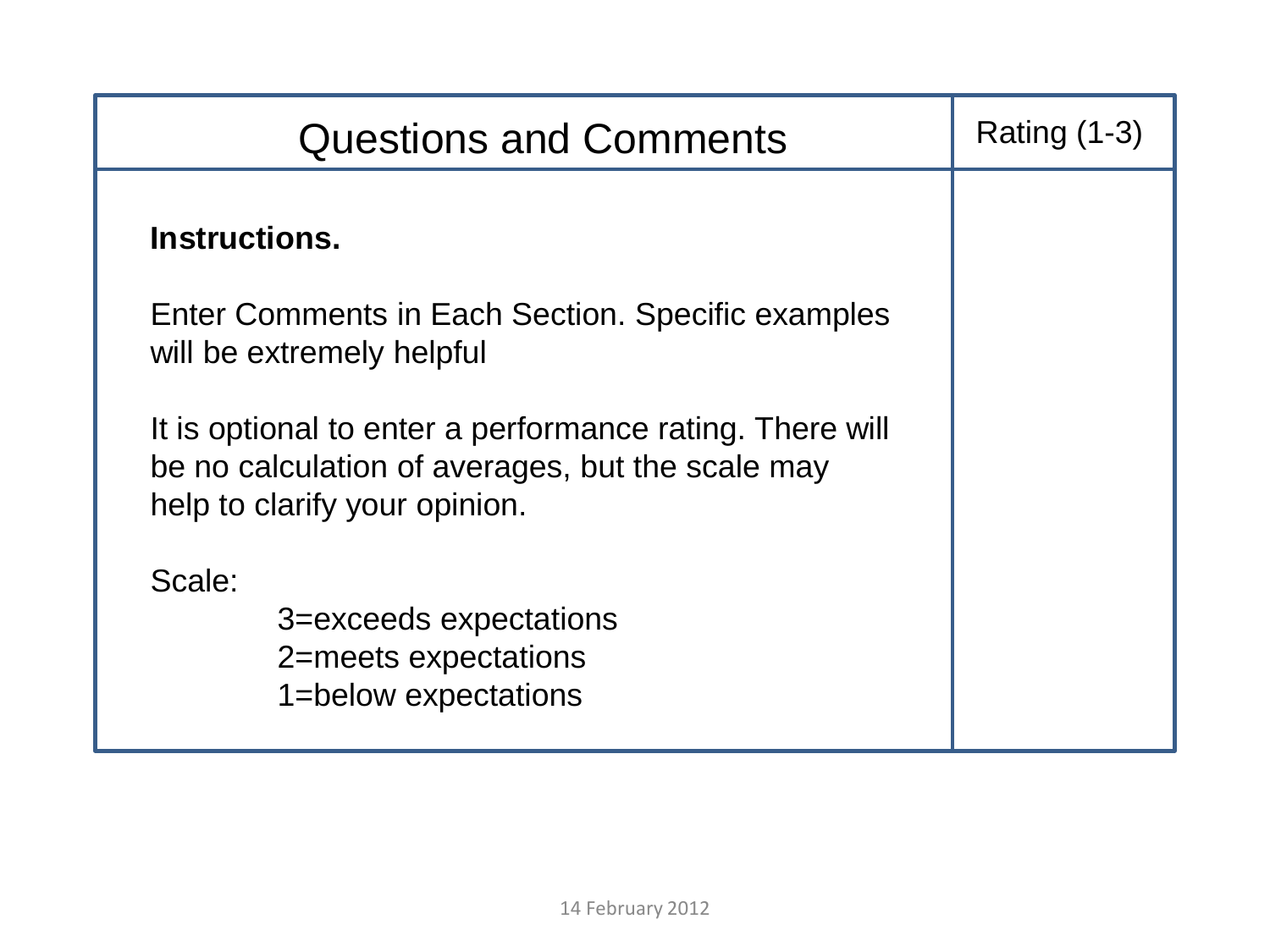| <b>Questions and Comments</b>                                                                                                              | <b>Rating (1-3)</b> |
|--------------------------------------------------------------------------------------------------------------------------------------------|---------------------|
| <b>Strategic Leadership</b>                                                                                                                |                     |
| Has the President led the faculty to embrace the purposes<br>and realize the goals of the University?                                      |                     |
| Comments:                                                                                                                                  |                     |
| Has the President clearly articulated an immediate vision for<br>the University that has widespread agreement among its<br>constituencies? |                     |
| Comments:                                                                                                                                  |                     |
| <b>Educational Leadership</b>                                                                                                              |                     |
| Has the President ensured that the University's programs are<br>well-planned, executed, and assessed?                                      |                     |
| Comments:                                                                                                                                  |                     |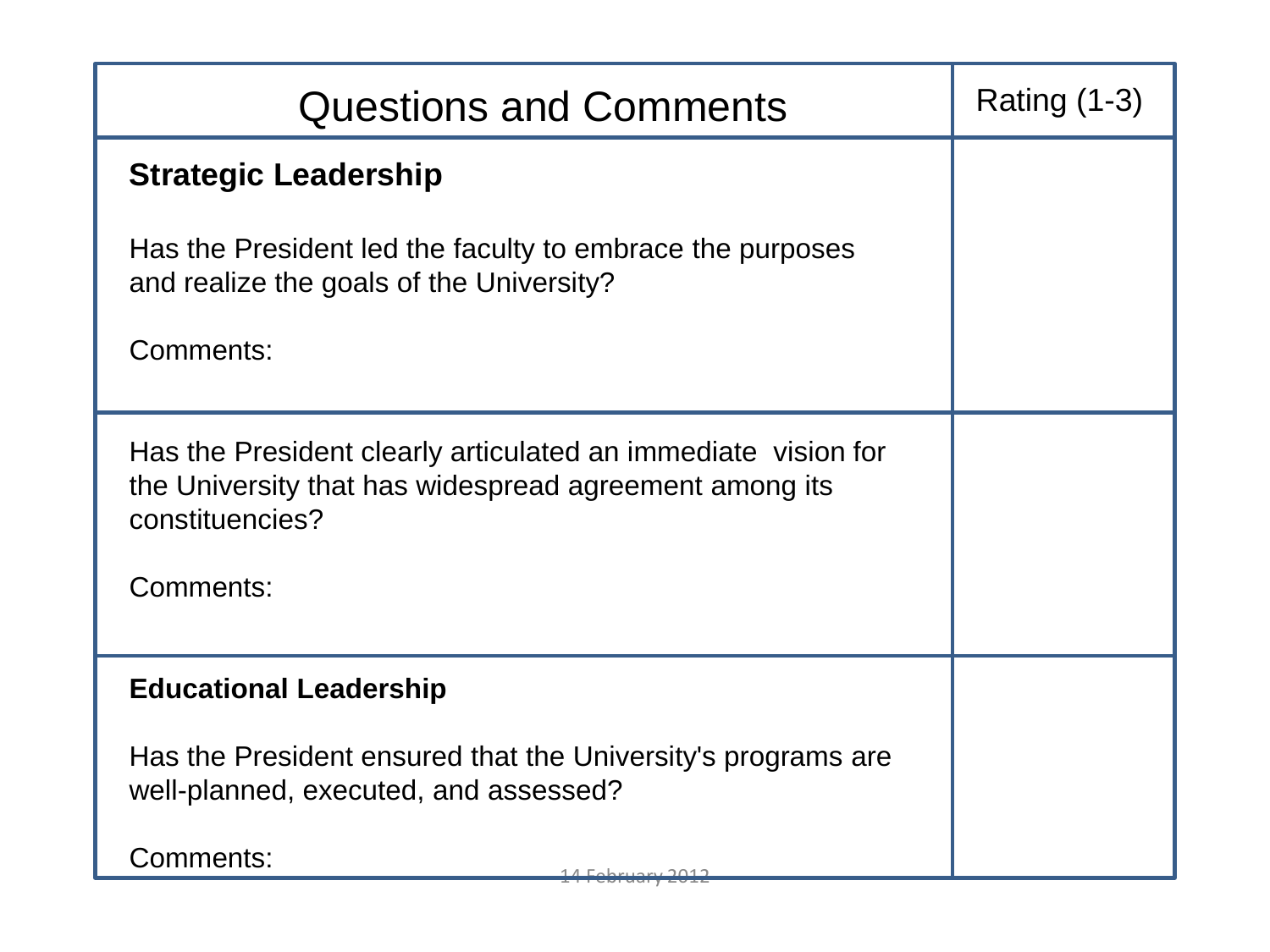| <b>Questions and Comments</b>                                                                                                | Rating $(1-3)$ |
|------------------------------------------------------------------------------------------------------------------------------|----------------|
| <b>Organizational Management</b>                                                                                             |                |
| Has the President efficiently managed the human,<br>financial, and physical resources of the university?                     |                |
| Comments:                                                                                                                    |                |
| Has the President created a campus environment that is<br>diverse, inclusive, and reconciles competing interests?            |                |
| Comments:                                                                                                                    |                |
| <b>Financial Management</b>                                                                                                  |                |
| Has the President been effective in securing funding<br>consistent with the University's mission, needs, and<br>aspirations? |                |
| Comments:                                                                                                                    |                |
| 14 February 2012                                                                                                             |                |